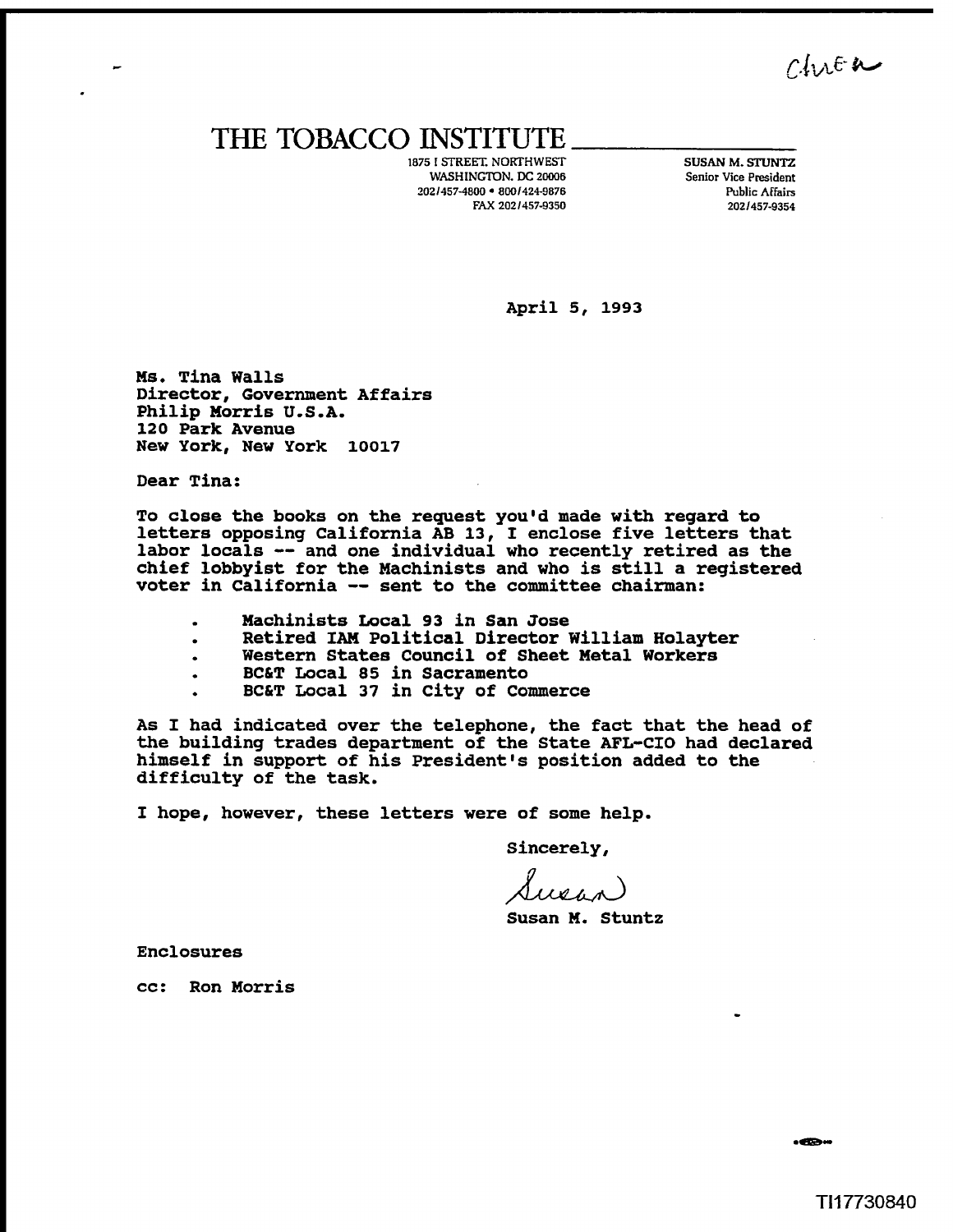

Affiliated with the AFL-CIO Lodges Affiliated with District:<br>TECHNICAL and OFFICE WORKERS No. 322 TECHNICAL ENG OFFICE WORK<br>ELECTRONIC No. 547<br>HACHNERT No. 547<br>MACHINISTE No. 542<br>AUTO MECHANICS No.1101 SALINAS LOCAL No.1824<br>WATBONVILLE LOCAL No. 1830 **BANTA CRUZ LOCAL No. 1983** 

Form 6-A

#### INTERNATIONAL ASSOCIATION of MACHINISTS

4034484610~

9164481260 # 2

#### and AEROSPACE WORKERS

### **DISTRICT LODGE 93**

Phone 408-723-4900

Room 200 2102 Almaden Road SAN JOSE, CALIFORNIA 95125 **AZ GAN 4** 

March 30, 1993

Assemblyman John Vasconcellos Chair, Assembly Ways and Means Committee 6026 Capitol Building Sacramento, CA 95814

Dear Assemblyman Vasconcellos:

I am writing at this time, with regard to Assembly Bill 13, which would mandate a total workplace ban on smoking. On behalf of our members in the Santa Clara. San Benito, Santa Cruz, and Monterey County area, I am asking you to oppose this measure.

02-20-92 01:09FM

While we are certainly concerned about health and safety in the workplace, we feel that it is inappropriate to single out only one aspect of indoor air pollution. We would support a comprehensive effort by Cal OSHA to regulate ventilation that would adequately deal the myriad of chemical substances that constitute indoor pollutants which workers are subjected to on a daily basis.

At present, we feel that the issue of smoking in the workplace can best be dealt with through the process of collective bargaining, allowing us and other Unions to negotiate a fair policy that encompasses the rights of smoking and non smoking workers alike, including provision of separate, well ventilated, clearly defined smoking areas where necessary.

Thank you for your consideration in this matter, your vote to oppose Assembly Bill 13 would be greatly appreciated.

Very truly yours.

Gam M. Saiu

 $\ddot{\phantom{a}}$ 

Business Representative I.A.M. & A.W., District Lodge 93

 $SMS:EE$ opeiu 29  $afl-01o$ 

xo: Ways and Means Committee Members Assemblyman Terry Friedman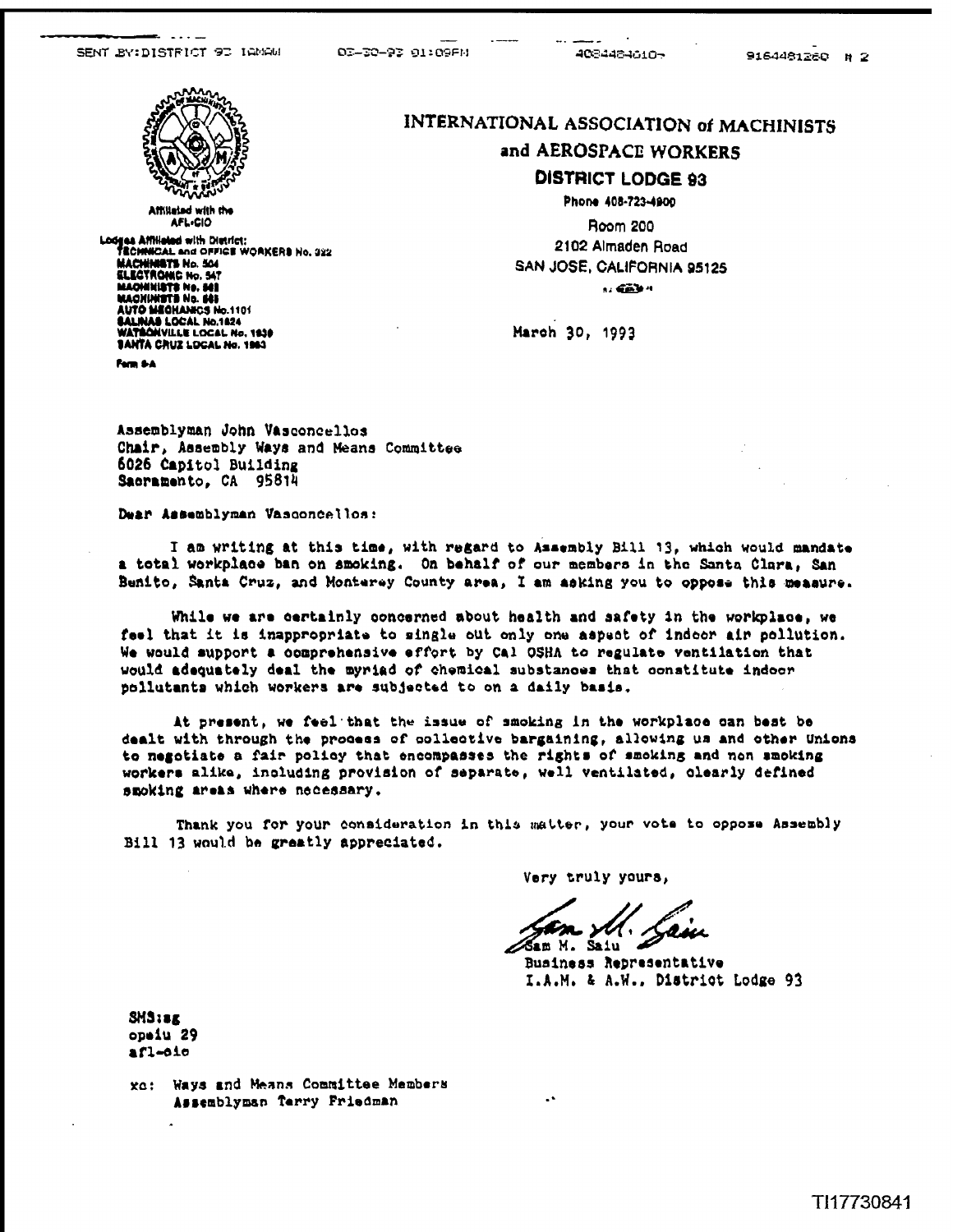**March 29, 1993** 

**Assemblyman** John **Vssconcal loo**  Chair, **Assembly Ways and Means Cornmitree 6026** Capitol Building Sacramento, CA 95811

Dear Assembly Vasconcellos:

I don't know if you remember me, but I was a Business Agent for District **Lodge** No. 93 of the International Aesociation of Machinists and Aerospace **Workcrs** in the **late 1960's. I was** transferred to Washington, **D.C.** to becomc **the Director of the I.A.M.'s Lcgiulativc and** PuLiticol **Action** Department. **All** this **time, 1** maintained **rny.voting residence** in **Ssn Jose and** I **am srlll. <sup>a</sup> regietcred votcr in** San **Jose** and **have been rrlirrd** since **May 01,** 1992.

I write this to **you** to **identify myself fo** you.

**However,** the main reason **1 nm writing to you is to oppose Assellibly Ell1 19,** 

**I** am sure that you have already baen given many reasons why this bill should not be passed or become law by other Union officials in California, so I won't **bore you with these details.** 

**What 1** would like to **paint** out to **you is** the **National AP1,-CTO's** positton on **this ~ubject,** a **copy** of which I **have eaclused.** 

You **must** realize that **we** in **the labor movement must represent all workers,**  tsmokers **and non-amukurs** alike. **Wc have had** to **deal wit11** thle **problem and athers like it for a long tiu~cr. We have Iound the L~YL way to deal with the problera nf smokLlrg in thc work place iu on a case** by **cafie: basis** with **the problenr**  being **worked out** hecwecn **the** workcrs, their reprraentatives, and management. In that **way we can represent** the **lntcrescs of smokers and son-smokers alike,** 

**I** would **draw** your attention especially to paragraph **fivu oL the "Statement of**  the AFL-CIO Executive Council on Smoking and the Workplace" and in particular to **the** sentence that **states** "The **AFL-C10 believes that issues related to** smoking **on** the job **can** best **be** worked **ouc** voluncarilly **In individual work places** between **labor** and **ianagemonr In** the **mauuer** that proccctti the **interests** and **rlghts** of **all workers and not by legislative mandate.** 

**I would like** to know **your** thoughts **on this nubJuct. You** can **write** co me **at;**  1914 Jonathan **Avenue SR~ Jose, CA 95125.** 

Sincerely yours,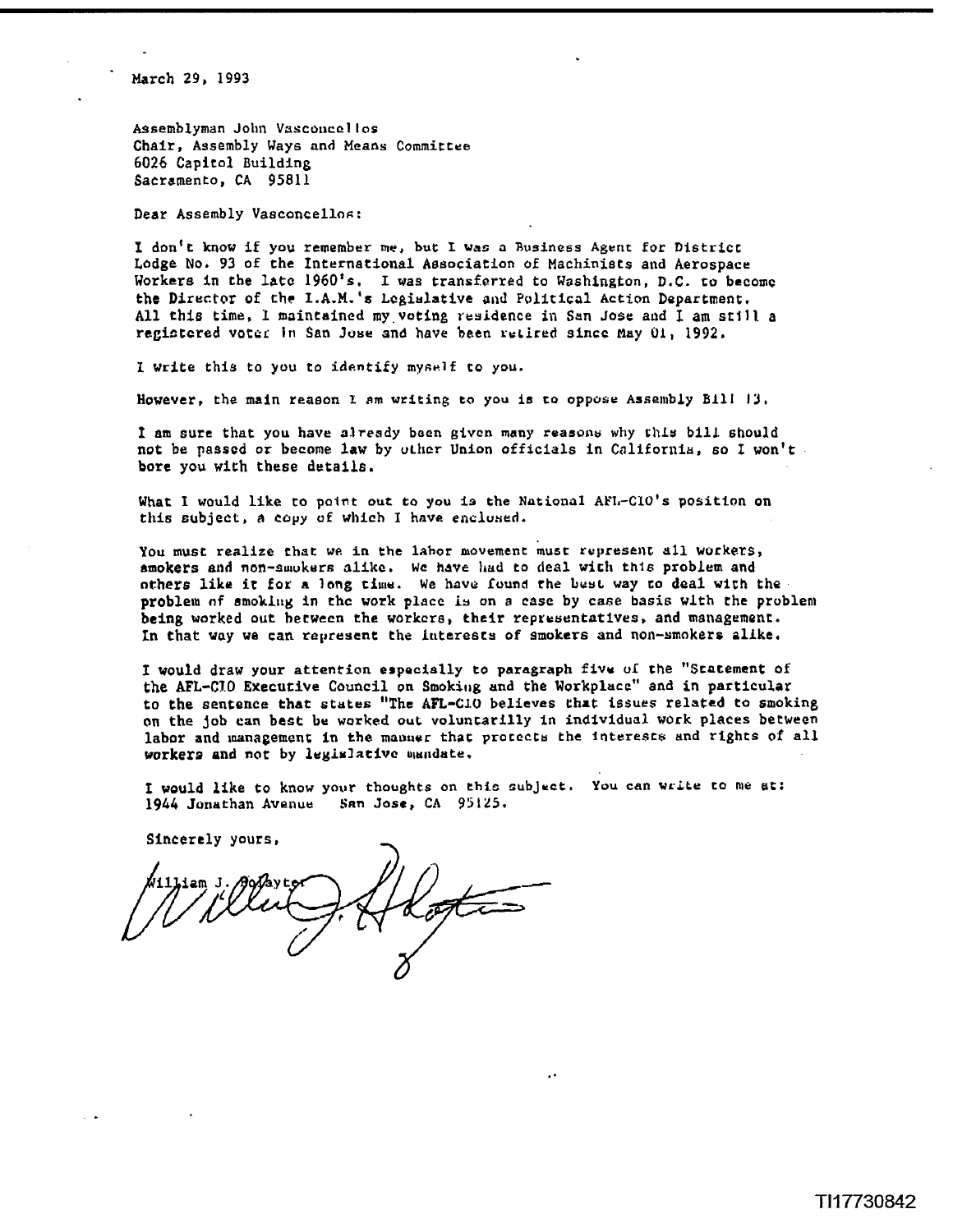

"Sheet Metal Work for Shaet Metal Workers"

TI17730843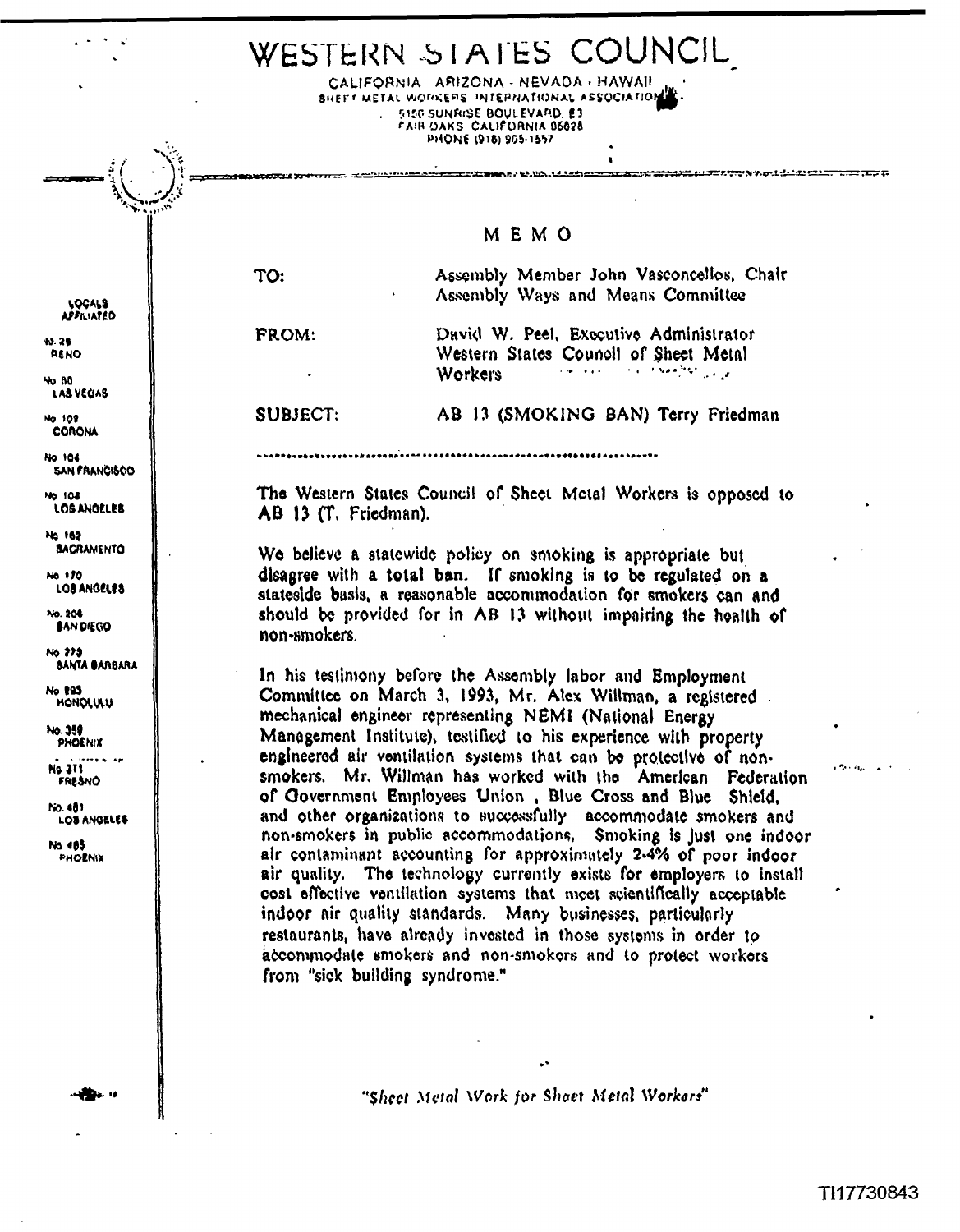Furthermore, the total ban will have a severely detrimental impact on tourism, travel, restaurants, hotels/motels, etc. which comprise a significant portion of California's economic base. Do we really need to add another problem for business in California?

Pinally, we point out that local law enforcement agencies will be responsible for administering the smoking bank program rather than Cal-OSHA. In addition to the financial burden of either enforcement approach, we are opposed to shifting a worker safety issue such as indoor air quality away from the appropriate enforcement agency, Cal-OSHA.

AB 13 as presently proposed is overkill. Reasonable accommodation is possible through cost-effective ventilation. We strongly urge the members of the Assembly Ways and Means Committee to withhold passage until all interested concerns are addressed.

DWP:gh

 $\pmb{\cdot}$ 

 $\sim$   $\sim$  .



 $\mathbb{R}^n$ 

TI17730844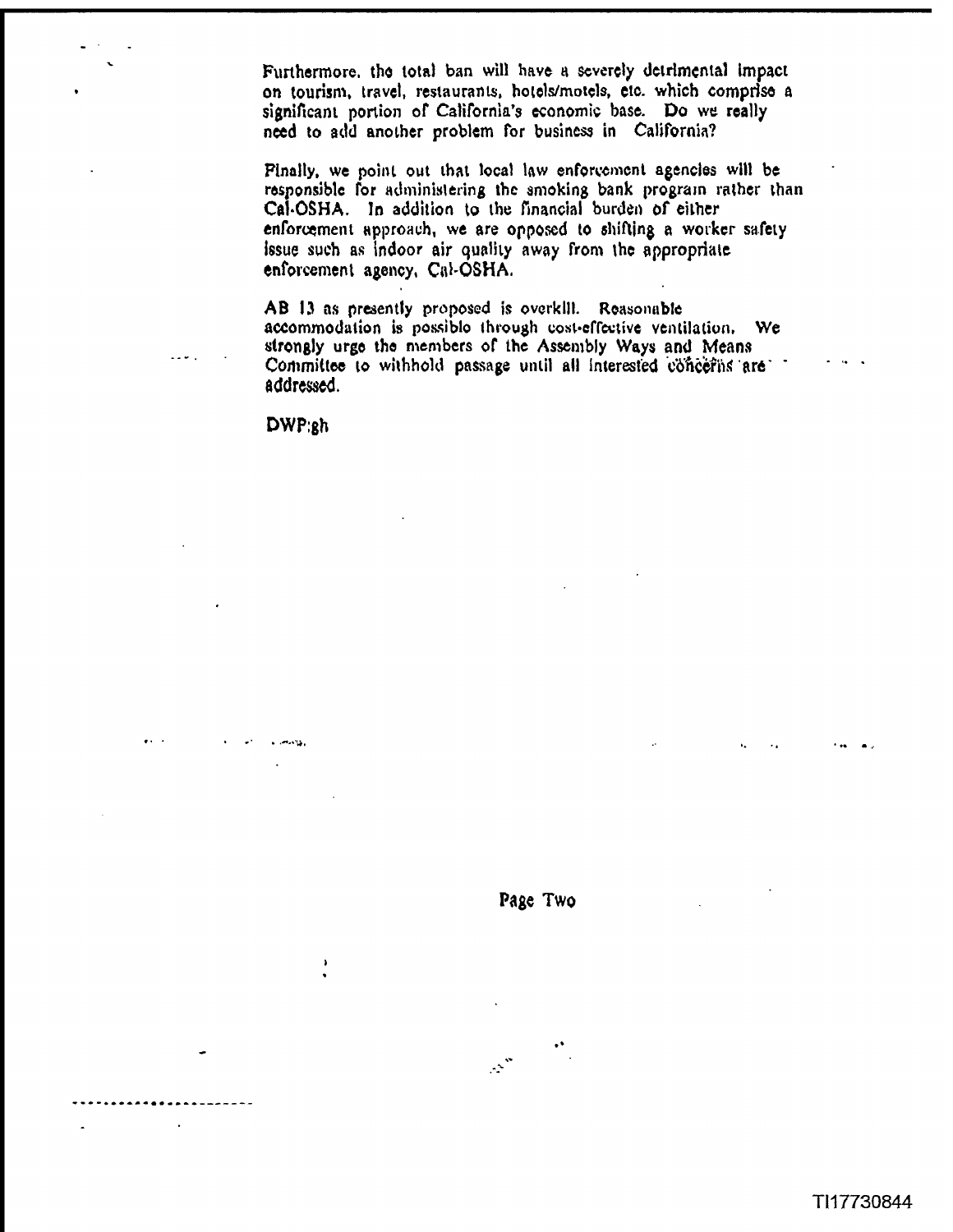

# BAKERY, CONFECTIONERY AND TOBACCO WORKERS INTERNATIONAL UNION OF AMERICA, LOCAL No. 85

7125 GOVERNORS CIRCLE · SACRAMENTO, CALIFORNIA 95823 - TELEPHONE (916) 393-7233

PHONE OUTSIDE SACRAMENTO AREA 1-800-433-6006

March 22, 1993

Assemblyman John Vasconcellos Chair, Assembly Ways and Means Committee 6026 Capitol Building Badramento, California 95814

Dear Assemblyman Vaeconcellos:

I am writing to oppose Assembly Bill 13 on behalf of the members of the Makery, Confectionery and Tobssco Norkers Union Local 85. Our members are employed in bakeries throughout Sacramento and Contral Valley.

legislature should not add another enforcement mandate to The l local law enforcement staff at a time when agencies are being cut back and crime is rampent in our communities. Furthernors, workplace health and eafety issues should be administered by CAL. OSEA which is also severely underfunded.

Deapite the appearance of being clean and eafs, many of the newest buildings featuring tightly sealed, double-glazed windows, and computer-controlled hesting, ventilation. and  $\mathbf{a} \mathbf{1} \mathbf{x}$ conditioning systems may be the month dangerous facilities for<br>workers. Hydrocarbons that seep from copy machines, cleaning solvents, paint fuses, and molecules of formaldebyde and other toxic substances that rise for new carpets, peneling, and room partitions are all trapped inside heating and air conditions systems that are often turned off at night and on weekendo in order to save energy.

Since there are a number of substances that are proven poliutants of indoor air, we do not believe it is appropriate to target one aspect of indoor air quality without addressing the problem as a whole. We believe that the legislature should require employers to maintain proper ventilation systems in order to provide an adequate supply of fresh air that will ensure all workers a mafe Through collective bargaining and relationships with job mite. individual employers, many of our facilities have created separate ventileted sreas to accommodate suckers and non-smokers.

Again, we urge you to wote no on Assembly Bill 13 as it is ourrently written.

Sincerely,

34 **Notie**z **Secretary Treasurer** 

AC: Acceptives restains terms remained and